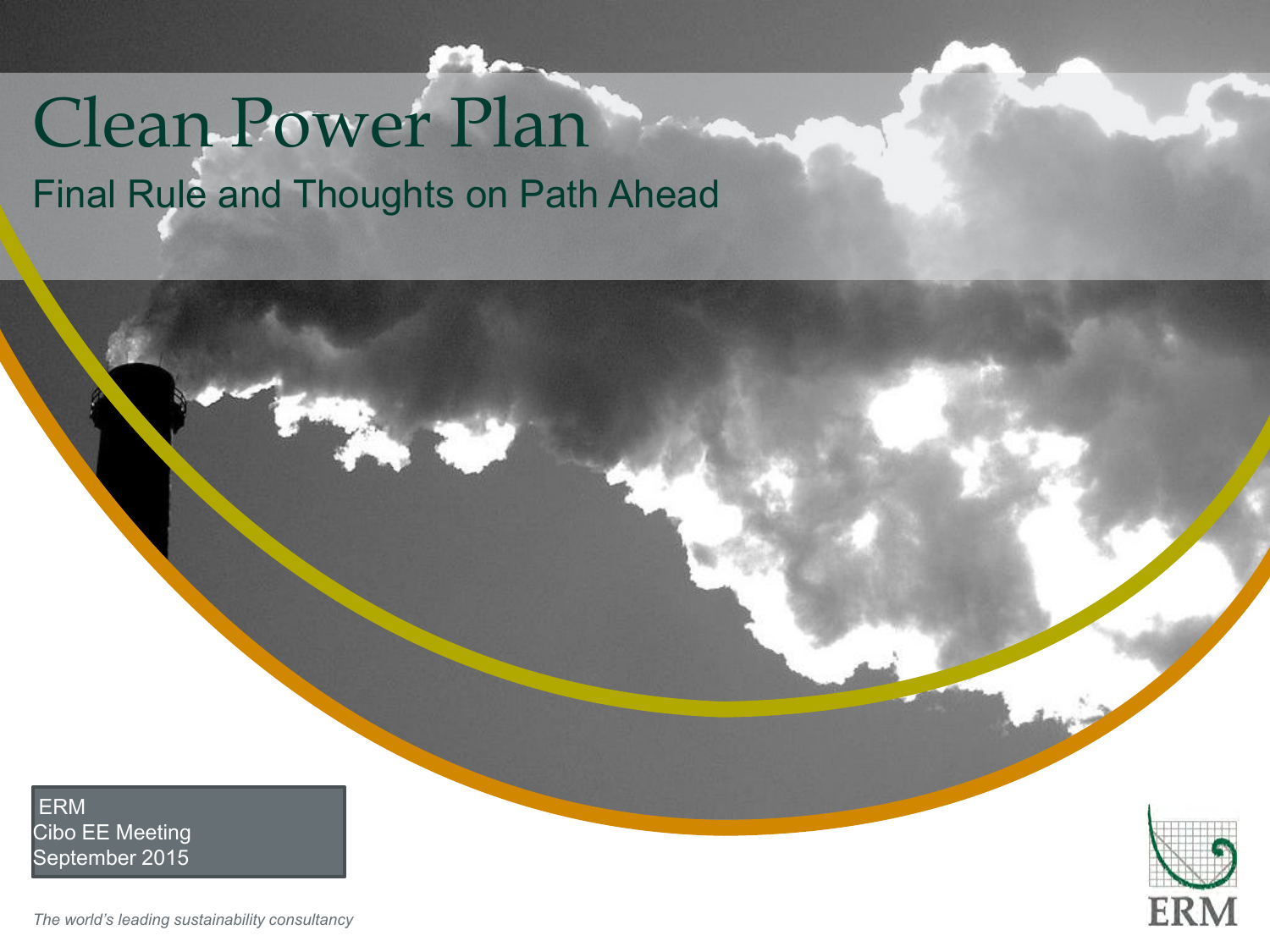### Think of the proposed rule as a trial balloon

EPA addressed more than 4M comments – the result was a different rule

- Mass-based vs. Rate based: there are different goals and different advantages/risks to each
- State-wide plans versus EGU specific standards
- "Trading-ready" criteria for intra- and inter-state trading
- Clean Energy Initiative
- Only focused on existing fossil-steam generation and NGCC
- Normalized, regional rates used



#### **U.S. GREENHOUSE GAS POLLUTION INCLUDES: CARBON DIOXIDE (CO2) 82%** Enters the atmosphere through burning fossal fuels (coal, natural gas, and oil), solid waste, trees and wood products, 10% 32%<br>ELECTRICITY COMMERCIAL<br>& RESIDENTIAL and also as a result of certain chemical. reactions (e.g., manufacture of cernent). 10%<br>AGRICULTURE **FLUORINATED GASES**  $3%$ Hydrofluorocarbons, perfluorocarbons, and sulfar hexalluoride are synthetic, powerful **TOTAL U.S. GREENHOUSE** preenhouse gases that are emitted from a variety of industrial processes. **GAS EMISSIONS BY ECONOMIC NITROUS OXIDE (N2O)**  $6\%$  — 20%<br>INDUSTRY **SECTOR IN 2012** Emitted during agricultural and industrial activities, as well as during combustion of fossil fuels and solid waste.  $9% -$ **METHANE (CH4)** 28%<br>TRANSPORTATION Emitted during the production and transport of coal, natural gas, and oil as well as from landfills.



2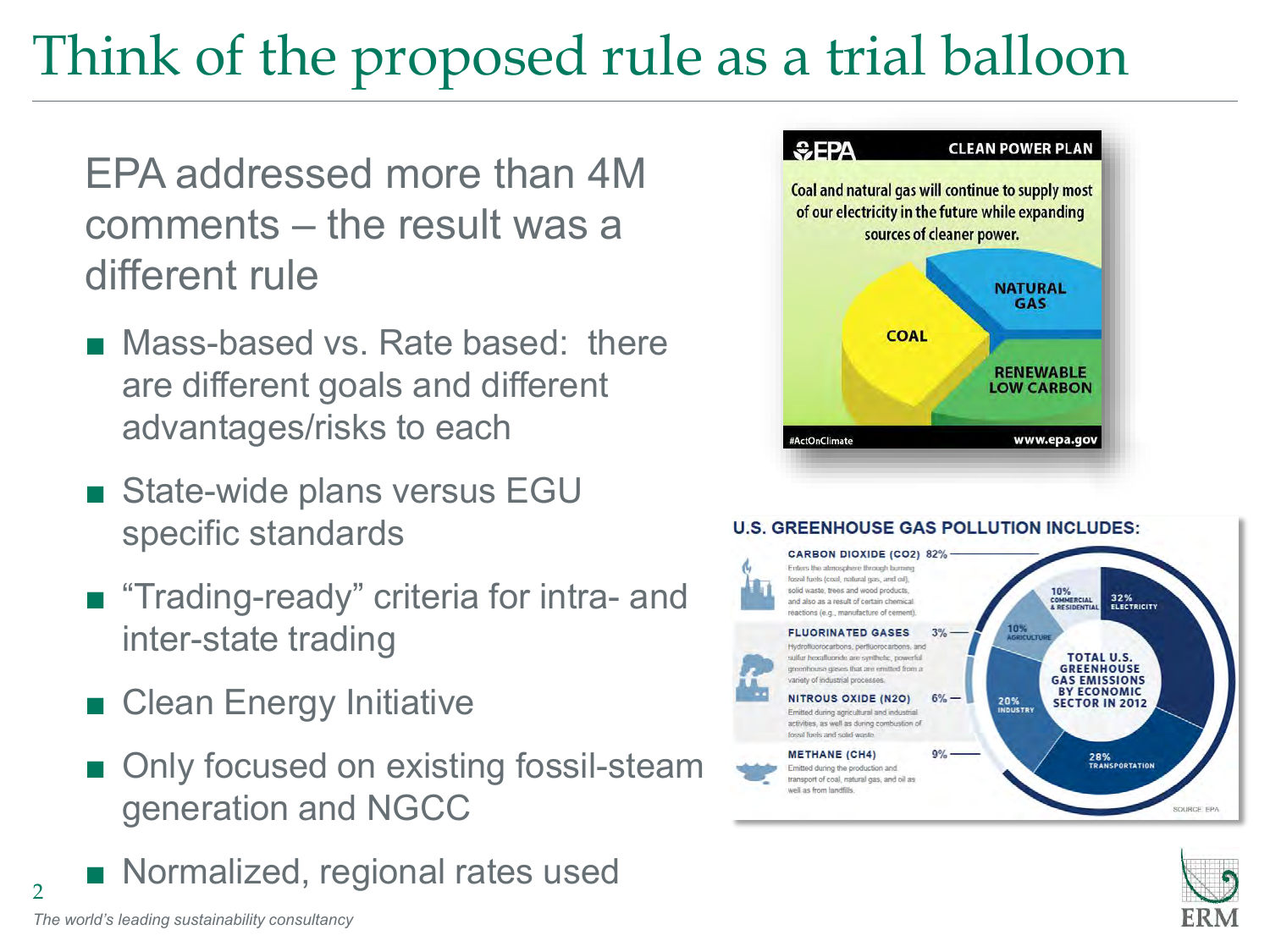### The CPP Timeline

Final compliance date of 2030 with 30% reductions in  $CO<sub>2</sub>$ emissions



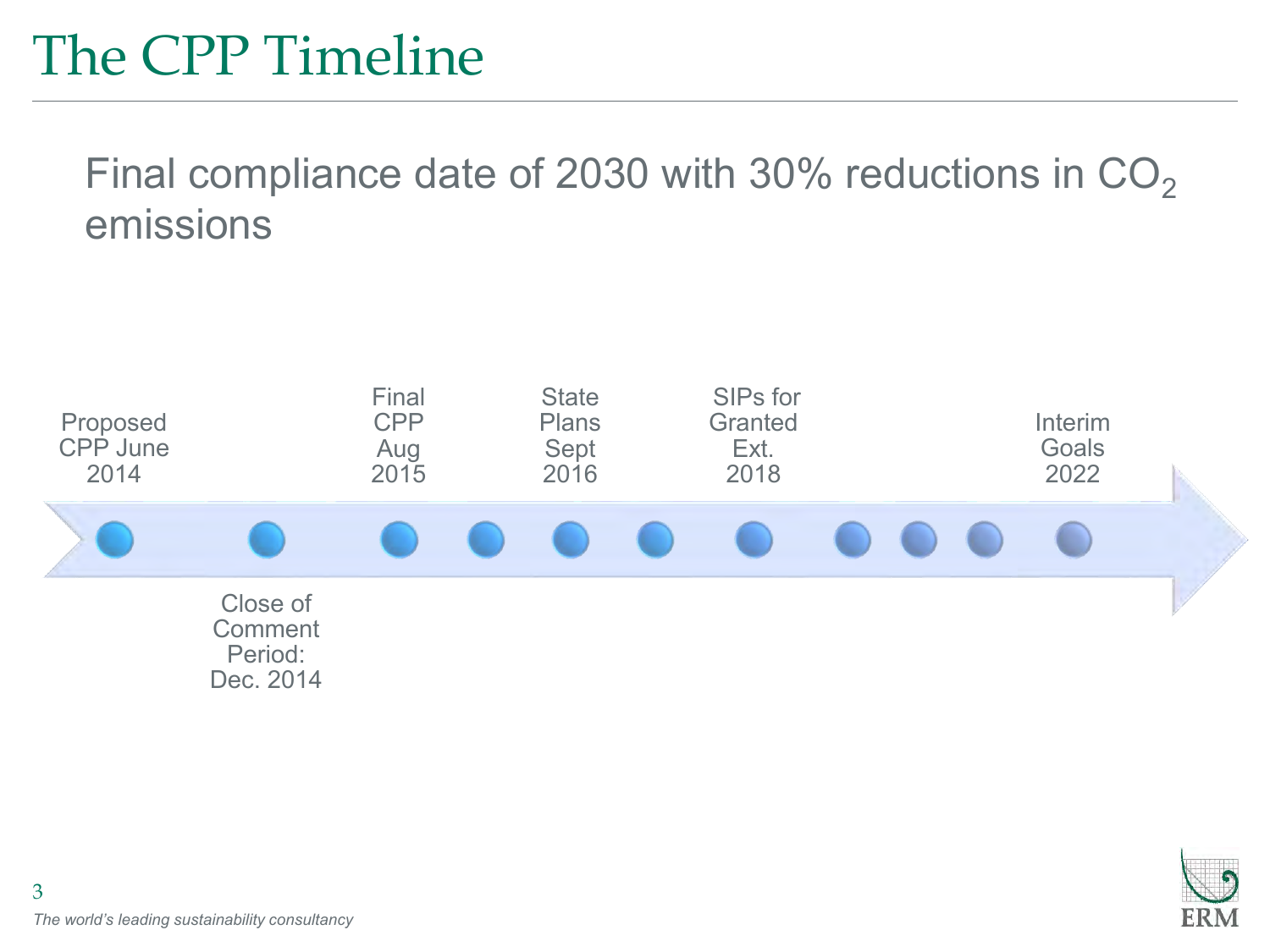### Summary of Final Rule

### **Source**‐**specific CO<sup>2</sup> emission performance rates:**

- Emissions performance rates for affected power plants that reflect the "best system of emission reduction" (BSER)
- BSER in the form of two source-specific  $CO<sub>2</sub>$  emission rates for power plants - rate for coal steam and oil steam plants, and rate for natural gas plants.

### **State**‐**by**‐**state rate**‐ **and mass**‐**based goals that rely on CO<sup>2</sup> performance rates:**

### **Three building blocks:**

- Energy efficiency at the power plant
- Shifting generation from coal to natural gas
- Shifting generation

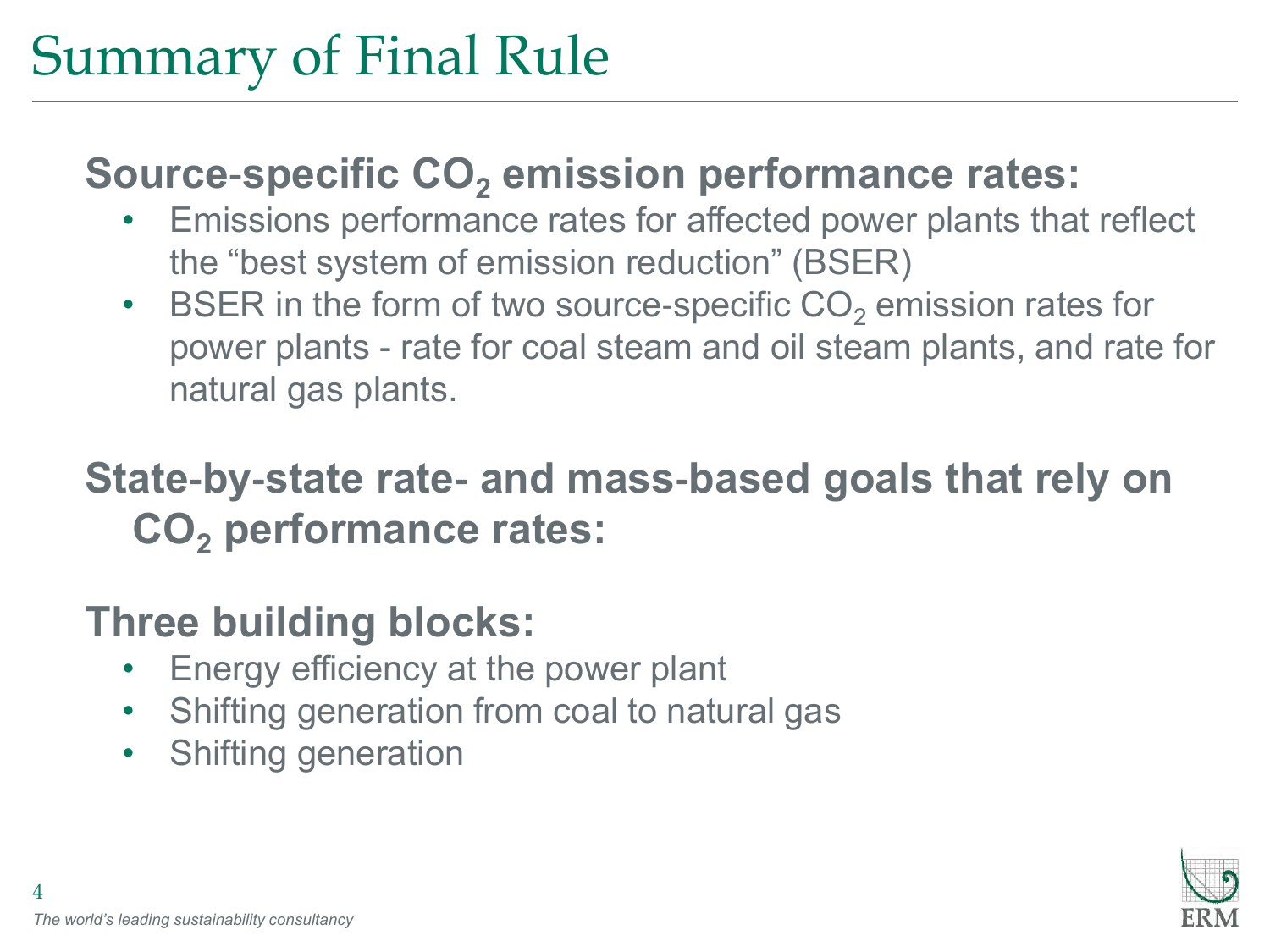### Summary of Final Rule (continued)

**Regional – and phased**‐**in – BSER analysis to set source**‐**specific emission performance rates:**

**Additional provisions to address electricity system reliability concerns**

Includes a reliability safety valve to address unforeseen emergencies.

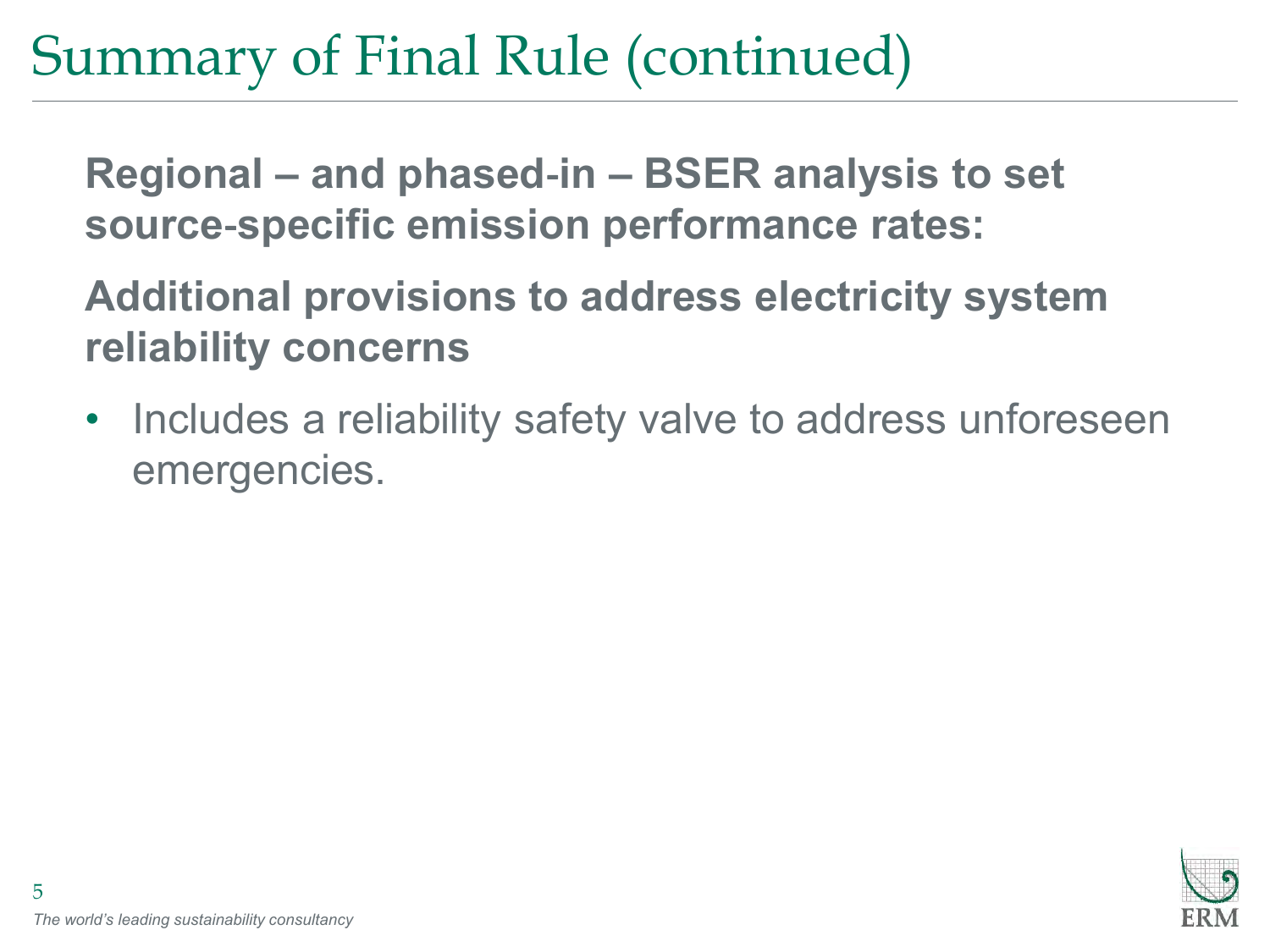### Summary of Final Rule (continued)

#### **Trading**‐**ready mechanisms**

• States can design rate-based or mass-based plans that will make their units "trading ready," allowing individual power plants to use creditable out‐of‐state reductions to achieve required  $\mathsf{CO}_2$  reductions (without interstate agreements upfront)

### **Clearer Path to Mass**‐**Based Trading**

• State-by-state mass-based targets

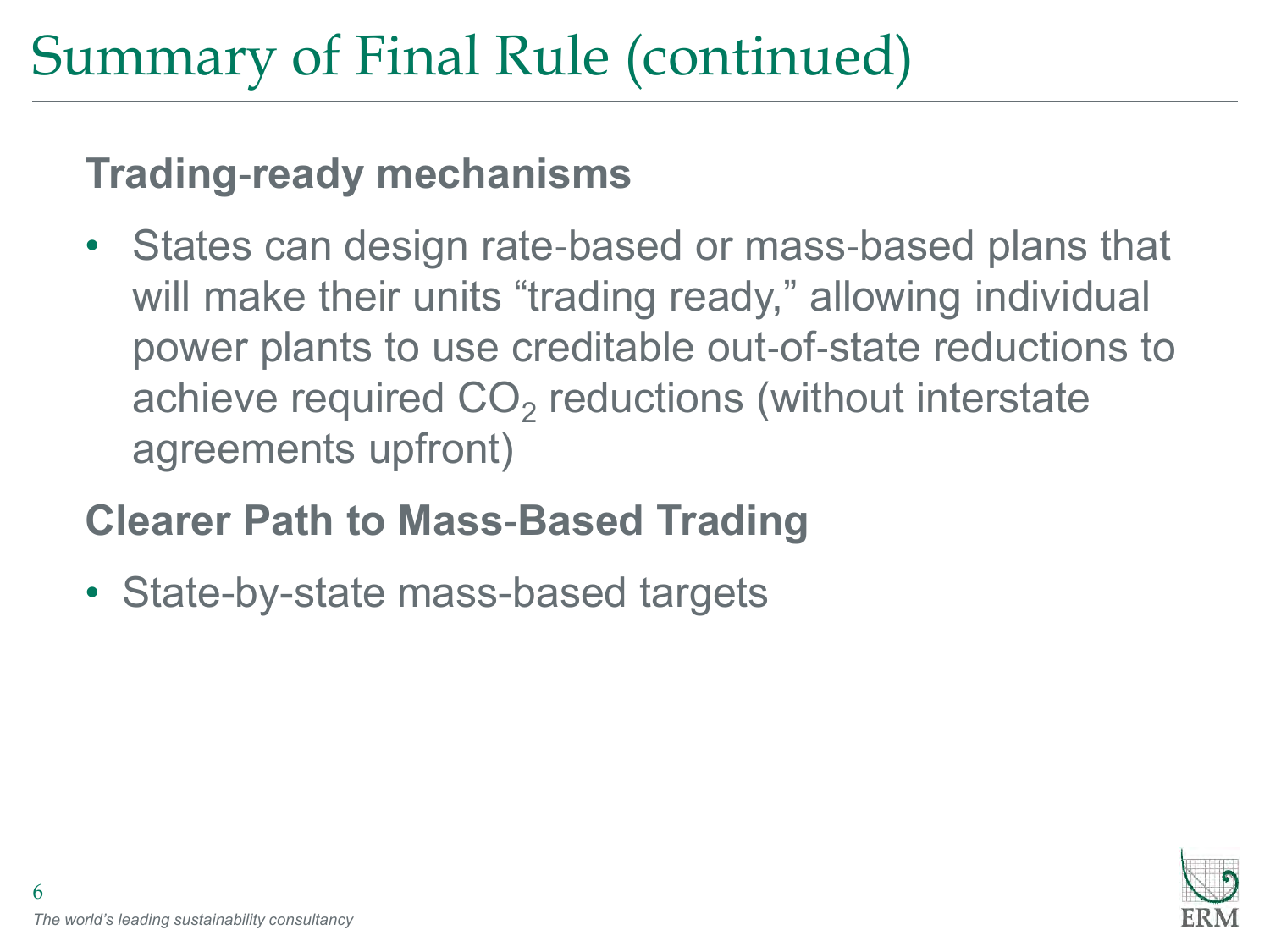### Summary of Final Rule (continued)

#### **Encouraging actions to achieve early reductions**

• Emission rate credits (ERCs) created to reward early investments in certain renewable energy and demand‐side energy efficiency projects during 2020 and 2021

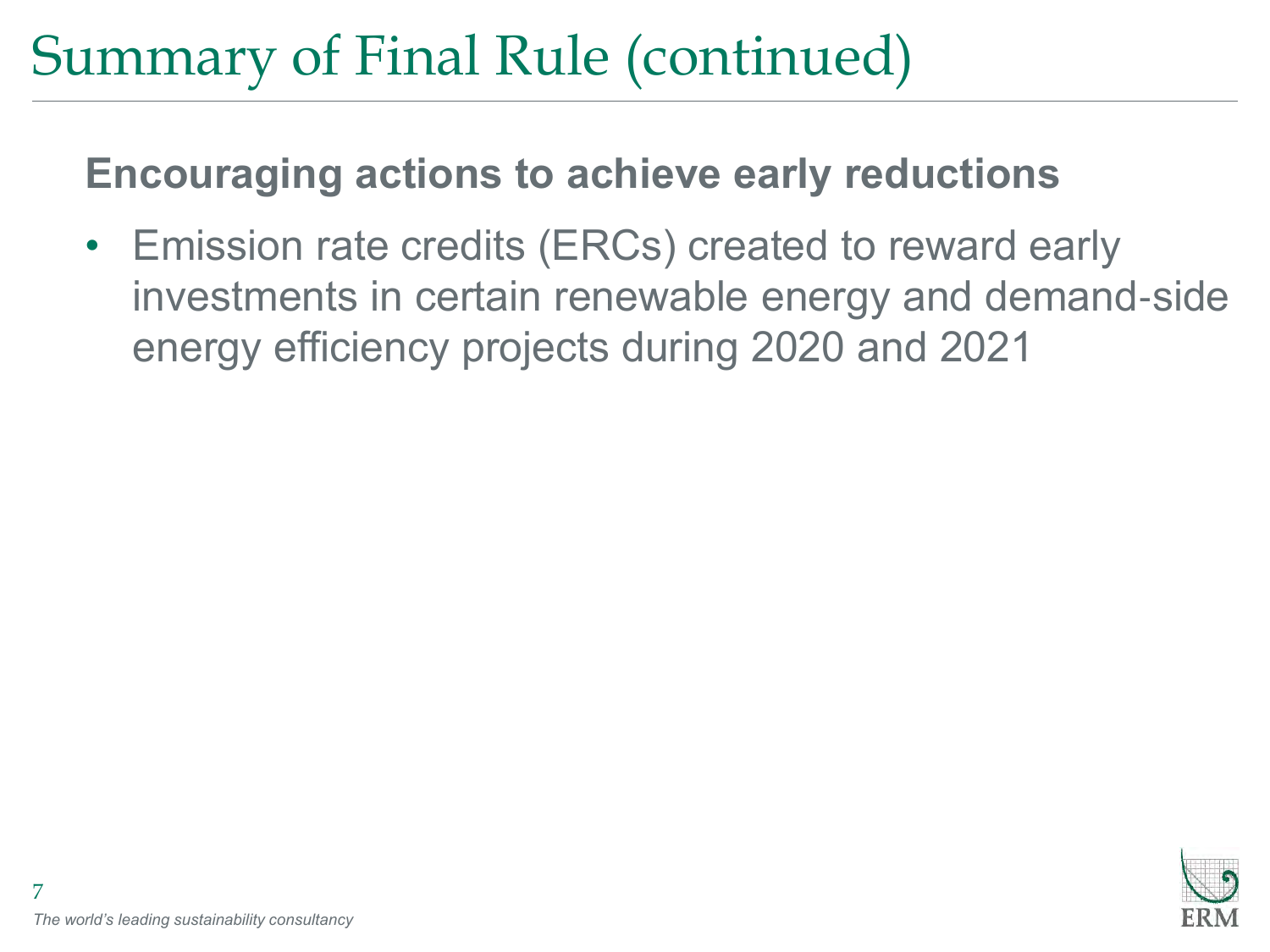## Dealing with Uncertainties

### Path ahead

- Legal Challenges
- Implications for Multistate Plans
- Potential for stranded assets



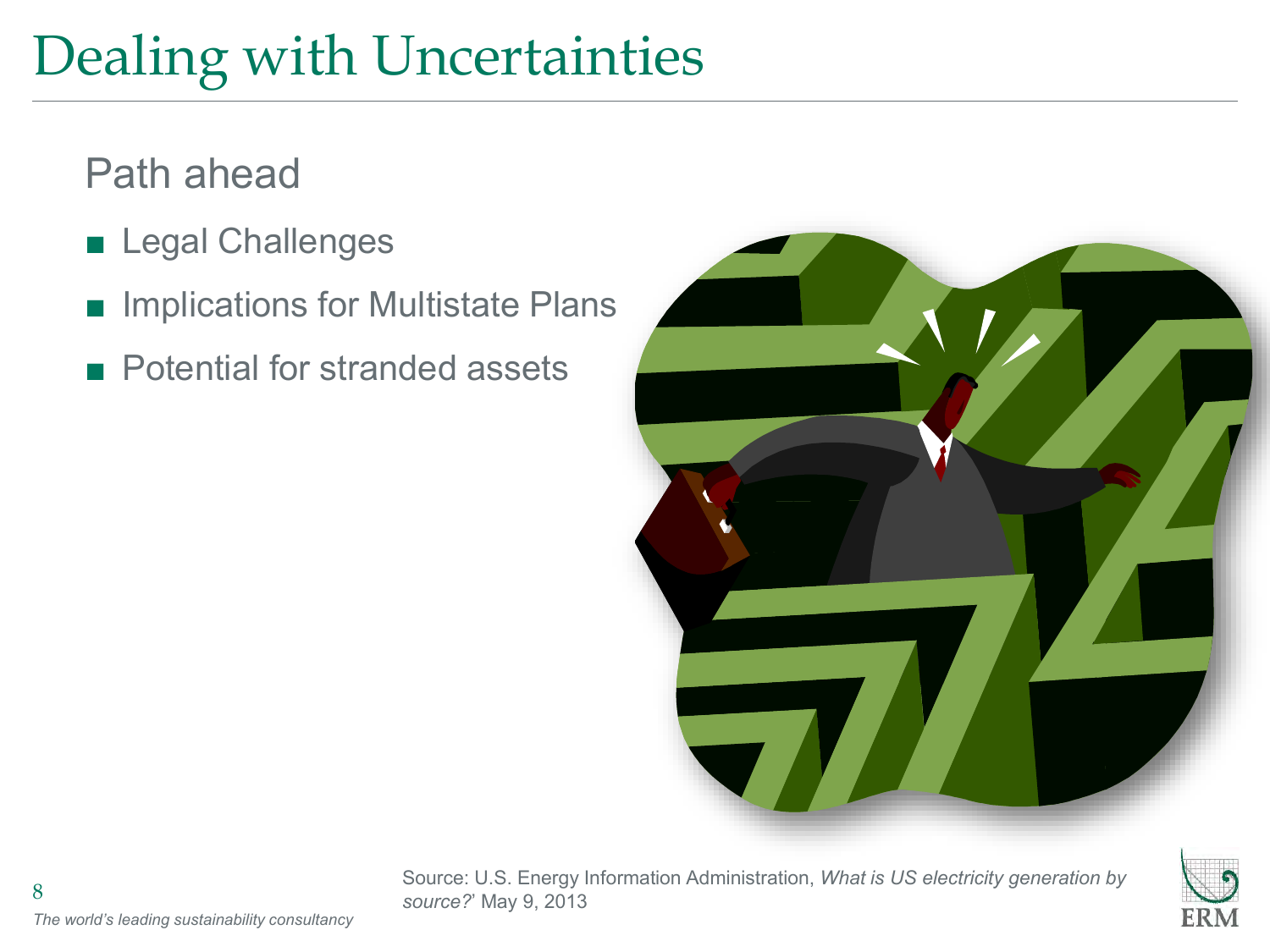### Utility Planning - Rate Based Limits



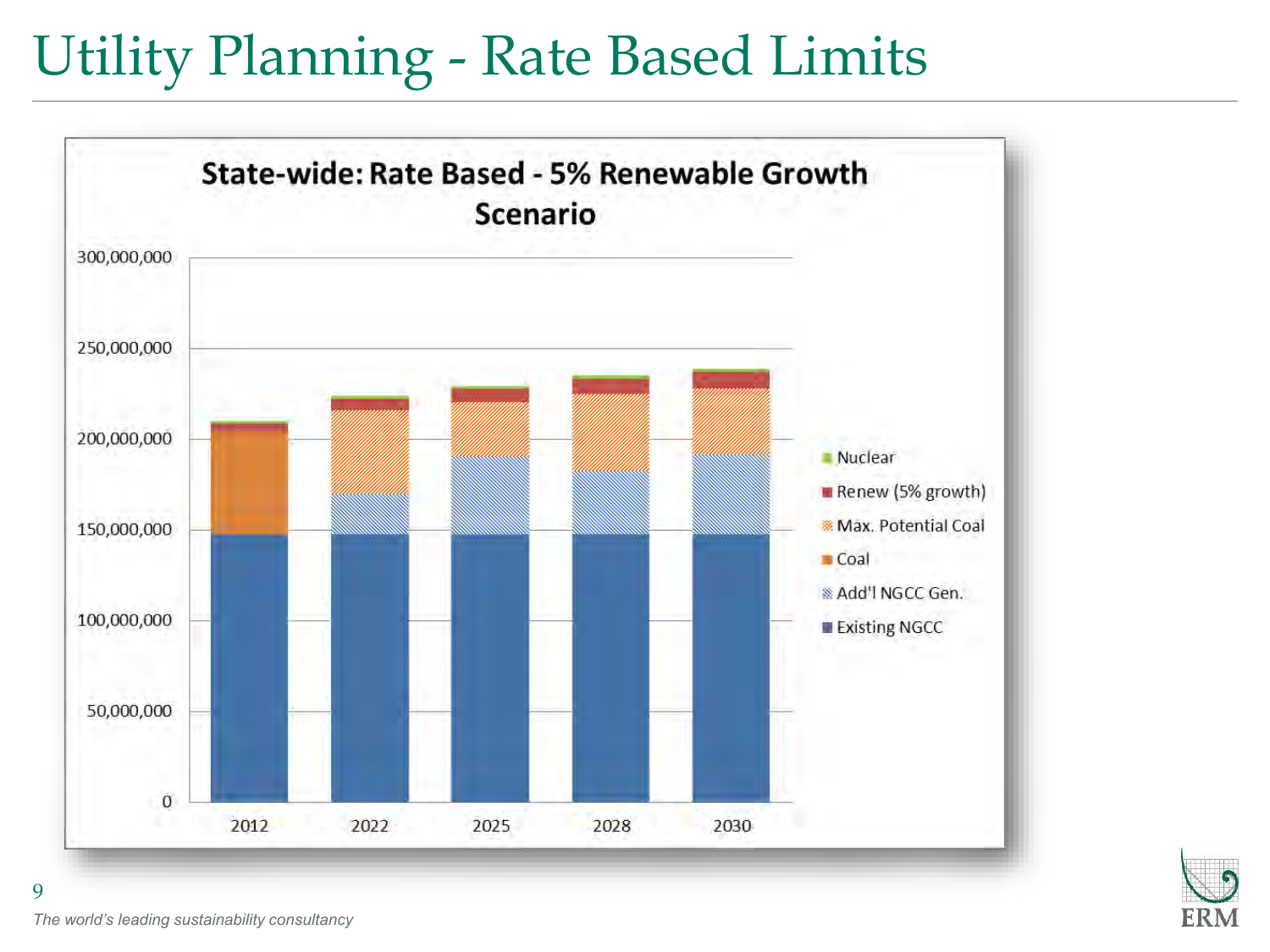### Utility Planning - Mass Based Limits





*The world's leading sustainability consultancy*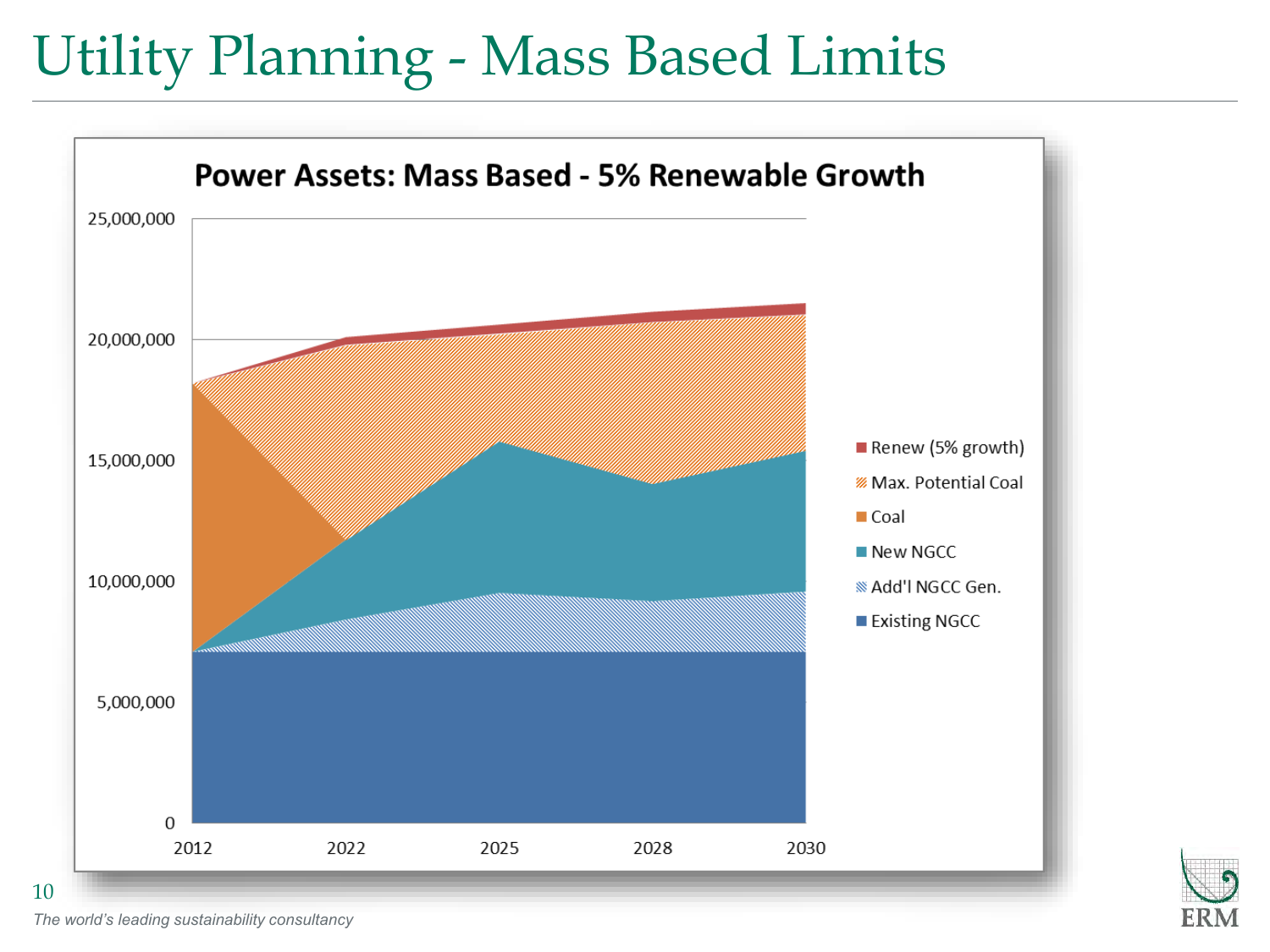### Different Places, Different Long-Term Solutions

As SIPs are submitted and finalized activities will be triggered:

- Capital Projects renewable installations, re-powering, modifications, or federally enforceable permits in certain states.
- Identification of "Trade-Ready" assets and 3<sup>rd</sup> party verifications.